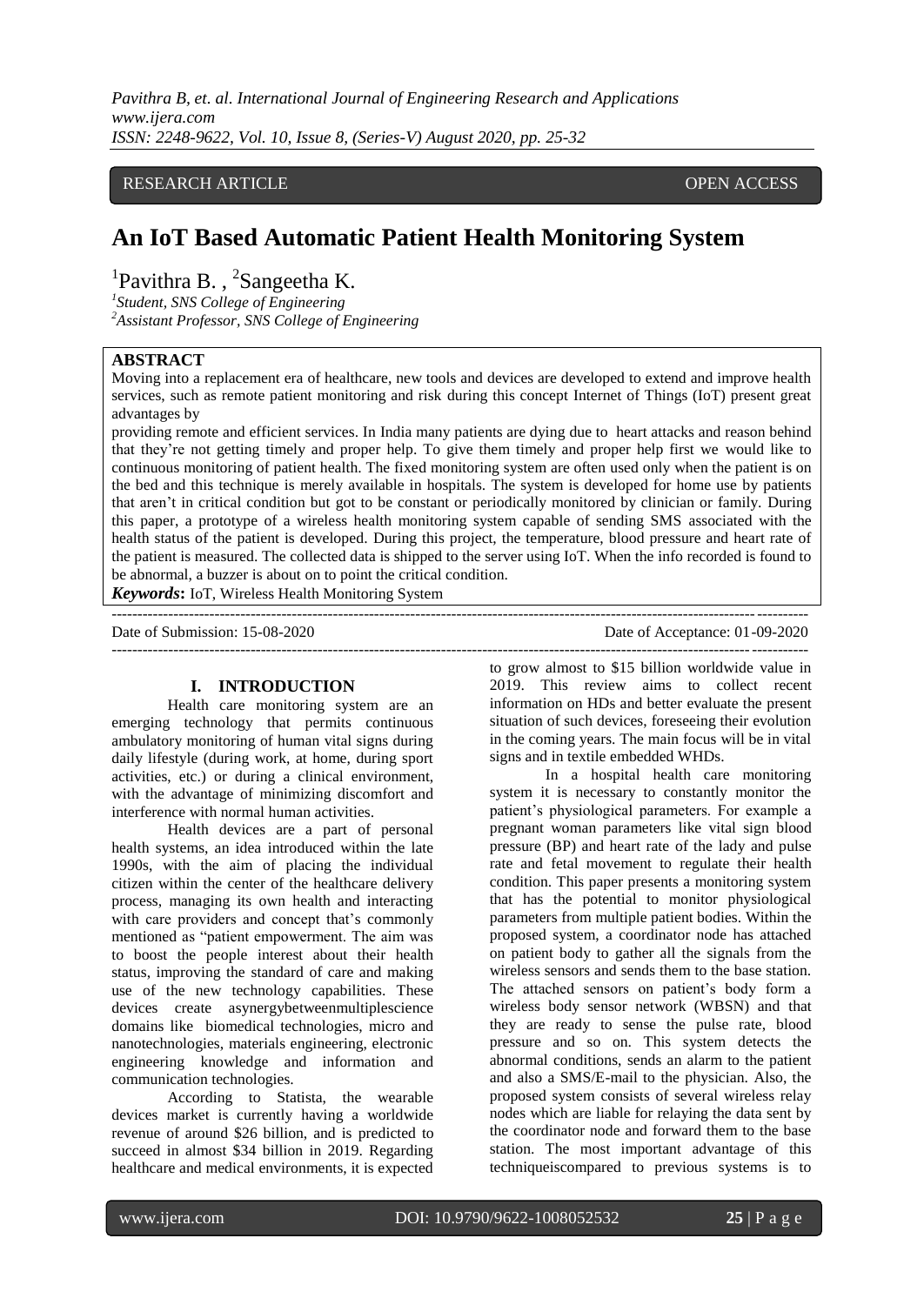scale back the energy consumption to prolong the network lifetime, speed up and extend the communication coverage to extend the liberty for enhancing patient quality of life. We've developed this technique in multi-patient architecture for hospital healthcare and compared it with the opposite existing networks supported multi-hop relay node in terms of coverage, energy consumption and speed.

The rest of this paper is organized as follows. Section II discusses related work on the projected health monitoring system. In Section III, proposed structure is explained, while Section IV describes the planningof proposed structure.Results are discussed in Section V. Finally, the conclusion is given in section VI.

### **II. EXISTING SYSTEM**

Body sensor network systems can help people by providing healthcare services like medical monitoring, memory enhancement, medical data access, and communication with the healthcare provider in emergency situations through the SMS or GPRS. Continuous health monitoring with wearable or clothing-embedded transducers and implantable body sensor networks will increase detection of emergency conditions in in danger patients. Not only the patient, but also their families will enjoy the benefit from these. Also, these systems provide useful methods to remotely acquire and monitor the physiological signals without the necessity of interruption of the patient's normal life, thus improving life quality. Now days, heart diseases are exceeds up to dangerous level which result in death of human being. Monitoring the patient constantly is difficult or doctors also are unable to watch the particular patient for total working hours. In many critical conditions such as patient is located far away from hospitals or also in case of old patient who suffering with heart diseases and physical disorders. This module consists of pulse rate sensor and temperature sensor which measures the pulse rate and body temperature and sends SMS through GSM module to the medical advisory for the preliminary precautions in order that patient can be prevented from serious situations before reaching to the hospital. The data are stored in the cloud for the physician reference.

### **2.1 ARDUINO UNO**

The Arduino Uno is a microcontroller board based on the ATmega 328.The Arduino Uno are also powered via the USB connection or with an external power supply. The facility source is chosen automatically. The Arduino Uno features a number of facilities for communicating with a computer, another arduino or other microcontrollers. The Arduino software includes a serial monitor which allows simple textual data to be sent to and from the arduino board. The Arduino Uno are often programmed with the arduino software.

### **2.2 LM35 TEMPERATURE SENSOR**

The LM35 series are precision integratedcircuit LM35 temperature sensors, whose output voltage is linearly proportional to Celsius temperature. The LM35 sensor thus has anplus over linear temperature sensors calibrated in ° Kelvin, because the user isn't required to subtract an outsided constant voltage from its output to get convenient Centigrade scaling. The LM35 sensor doesn't require any external calibration or trimming to supply typical accuracies of  $\pm$ <sup>1</sup>/<sub>4</sub>°C at temperature and  $\pm$ <sup>3</sup>/<sub>4</sub>°C over a full -55 to +150°C temperature range. Low cost is assured by trimming and calibration at the wafer level.The LM35's low output impedance, linear output, and precise inherent calibration make interfacing to readout or control circuitry especially easy.

### **2.3 HEARTBEAT SENSOR**

The sensor has a super bright red LED and light detector. The necessity for LED to be super bright is for the maximum light passed is to spread in finger and detected by detector. Now, when the heart pumps a pulse of blood through the blood vessels, the finger becomes slightly more opaque and due to that less light is reached at the detector. With each heart pulse the detector signal varies. This variation is converted to electrical pulse. This signal is amplified through an amplifier which outputs analog voltage between 0 to +5V logic level signal. It works on the principle of light modulation by blood flow through finger at each pulse.

### **2.4 GSM MODULE**

GSM module is used to establish communication between a computer and a GSM system. GSM module has a GSM modem assembled together with power supply circuit and communication interfaces (like RS- 232, USB, etc) for computer. GSM MODEM is a class of wireless MODEM devices that are designed for communication of a the system with the GSM network. It requires a SIM (Subscriber Identity Module) card just like mobile phones to activate communication with the network.

### **2.5 ARDUINO IDE**

Arduino consist of a physical programmable circuit board (microcontroller) and a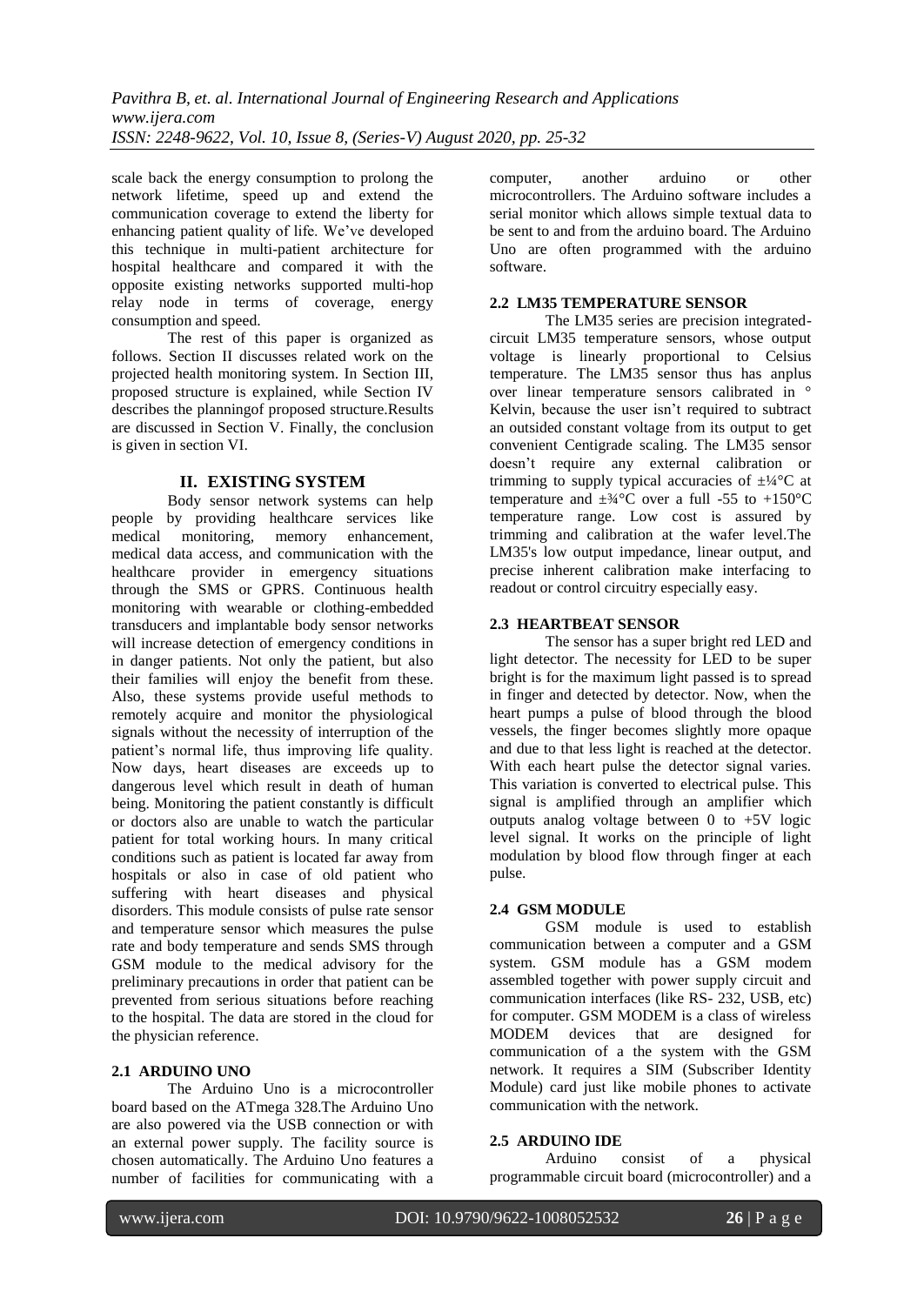piece of software, or IDE (Integrated Development Environment) that runs on the computer, used to write and upload computer code to the physical board.The arduino software (IDE) contains a text editor for writing code, a message area, a text console, a tool bar with buttons for common functions andseries of menus.

### **2.6 CLOUD**

The information from the sensors are received by the Arduino board and from Arduino the data is transferred to the cloud. The data's are sent to the cloud continuously by which doctors are able to view the patient details. Patient health parameter data is stored over the cloud. So it is more beneficial than maintaining a record on printed paper. The digital records are kept in a particular computer or memory device like pendrive because there are chances that these devicescan get corrupt and data might be lost. In

### **III. PROPOSED SYSTEM 3.1 BLOCK DIAGRAM**



#### **3.2 ARDUINO UNO**

The Arduino Uno is a microcontroller board based on the ATmega 328.The Arduino Uno is powered using the USB connection or an external power supply. The power source is selected automatically. The Arduino Uno has a number of modes for communicating with a computer, another arduino or other microcontrollers. The Arduino software consists of a serial monitor which allows simple textual data to be sent to and from the arduino board. The Arduino Uno is programmed with the arduino software.

case of IoT, the cloud storage is more dependable and has less chances of data loss.

#### **2.7 CONCLUSION**

 Modern technologies have developed that promotes comfortable and better life which is disease free. This paper provides the low-cost solution to increase the remote monitoring capability of existing health care system by using arduino, wi-fi and GSM modem. It uses two sensors such as pulse rate and body temperature. The sensors are operated and important information is transmitted to the microcontroller. By using this prototype circuit the messages can be transmitted in case the value of any parameter falls below or above a predetermined value to the corresponding medical expert so that necessary treatment can be given to the patient.



**Figure 3.1 UNO Processor**

#### **3.3 CK101 BLOOD PRESSURE MONITOR**

CK101 is a hand held blood pressure monitor powered by 2xAAA batteries. CK101 has a built-in LCD display and an inflatable wristband. User can wear it at his wrist, and then press the power switch to start the pressure measurement.

CK101 consist of a semiconductor pressure sensor to measure the high pressure (SYS), the low pressure (DIA), and the heart rate, pulse. CK101 have built-in memory space to store the measured readings. User can use the memory button to retrieve the previous readings. Small in size, light in weight are other features of CK101**.**

A sphygmomanometer consists of an inflatable cuff, a measuring unit (the mercury manometer, or aneroid gauge), and a mechanism for inflation which may be a manually operated bulb and valve or a pump operated electrically. It is a device to measure blood pressure, composed of an inflatable cuff to collapse and then release the artery under the cuff in a controlled manner and a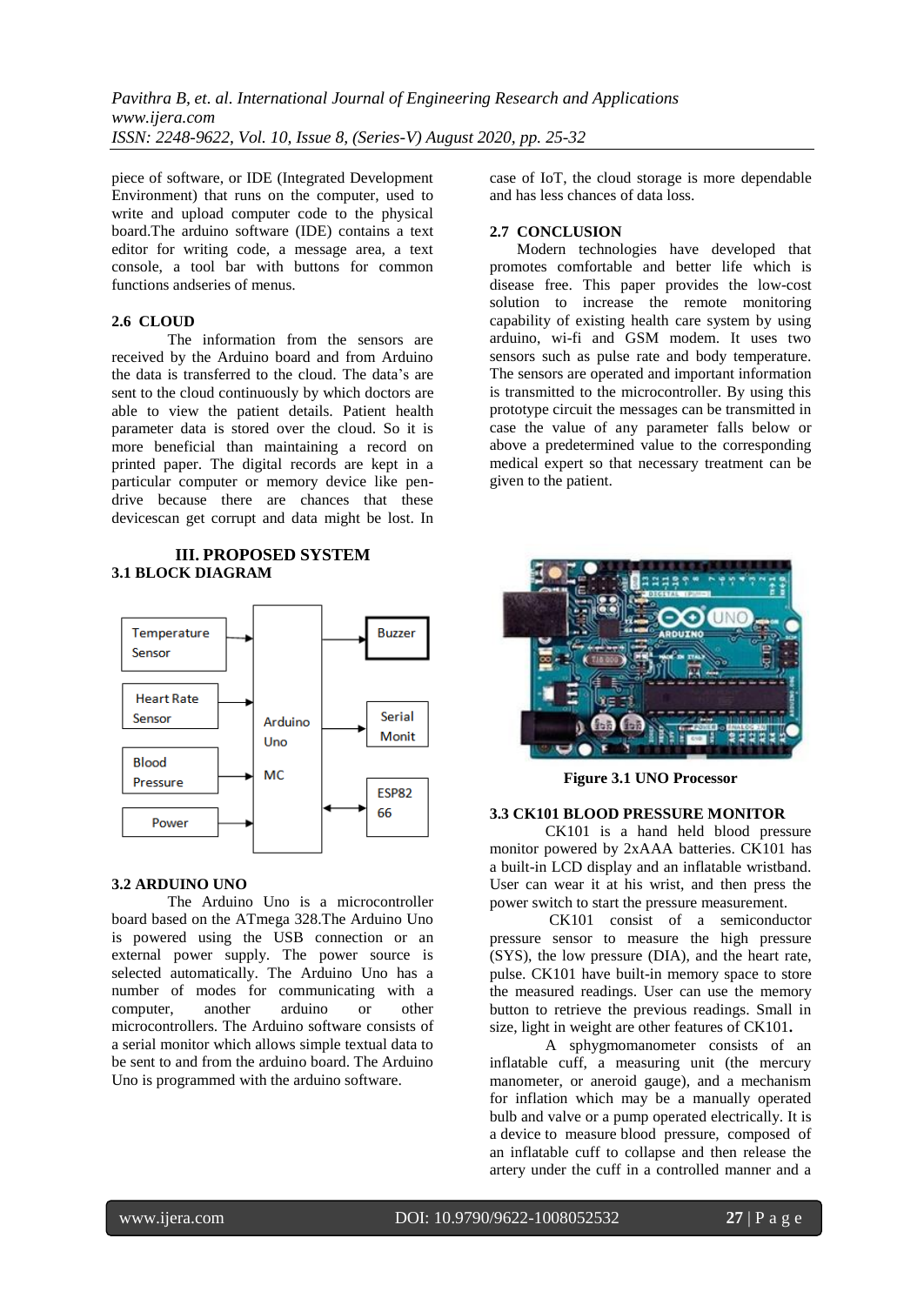mercury or mechanical manometer to measure the pressure. It is always used in conjunction with a means to determine at what pressure blood flow is just starting, and at what pressure it is unimpeded.



**Figure 3.2 CK101 Pressure monitor**

### **3.3 Heart Rate Sensor**

Heart Rate Sensor is a well-designed plugand-play heart-rate sensor for Arduino. It can be used by anyonewho want to easily incorporate live heart rate data into their projects. The sensor clips onto a fingertip or earlobe and plugs right into Arduino. It also includes an open-source monitoring app that graphs your pulse in real time. Heart Rate sensor includes a 24-inch Color-Coded Cable, with (male) header connectors. One can find easy to embed the sensor into your project, and connect to an Arduino. No soldering is required. The clip can be hot glued to the back of the sensor and easily worn on the earlobe. These are 'hook' side and are also perfectly sized to the sensor. We'll find the Velcro dots very useful if you want to make a fabric strap to wrap around a fingertip. Velcro strap to wrap the Pulse Sensor around your finger. Transparent Stickers are used on the front of the Pulse Sensor to protect it from oily fingers and sweaty earlobes. The Pulse Sensor has 3 holes around the outside edge which make it easy to sew it into almost anything. The front of the sensor is with the Heart logo.

This is the side that makes contact with the skin. On the front you see a small round hole, which is where the LED shines through and there is also a little square just under the LED. The square is anlight sensor, exactly like the one used in cellphones, tablets, and laptops, to adjust the screen brightness in different light conditions. The LED shines light into the fingertip or earlobe, or other capillary tissue, and sensor reads the amount of light that bounces back. The other side of the sensor is where the rest of the parts are mounted.



**Figure 3.3 Heart rate sensor**

### **3.4 Temperature Sensor**

Melexis MLX90614ESF-BAA is an infrared thermometer designed for non-contact temperature sensing. An internal 17-bit ADC and a powerful DSP contribute to the MLX90614's high accuracy and resolution. It has a large number of applications including body temperature measurement and movement detection.



**Figure 3.4 Temperature sensor**

### **3.5 MQTT (MQ Telemetry Transport)**

MQTT (MQ Telemetry Transport) is a lightweight messaging protocol that provides resource-constrained network clients with a simple way to distribute [telemetry](http://whatis.techtarget.com/definition/telemetry) information. This protocol uses a publish/subscribe communication pattern, that is used for machine-to-machine [\(M2M\)](http://internetofthingsagenda.techtarget.com/definition/machine-to-machine-M2M) communication and plays an important role in the internet of things [\(IoT\)](http://internetofthingsagenda.techtarget.com/definition/Internet-of-Things-IoT).

MQTT enables resource-constrained IoT devices to send or publish information about a given topic to a server that functions as an [message](http://whatis.techtarget.com/definition/message-broker)  [broker.](http://whatis.techtarget.com/definition/message-broker) The broker [pushes](http://whatis.techtarget.com/definition/push-or-server-push) the information out to those clients that have previously subscribed to the client's topic.

The MQTT protocol is the best choice for wireless networks that experience varying levels of [delay](http://whatis.techtarget.com/definition/latency) due to periodic [bandwidth](http://searchenterprisewan.techtarget.com/definition/bandwidth) constraints or unreliable connections. Should the connection from a subscribing client to a broker get broken, the broker will buffer messages and push them out to the subscriber when it is back online. If the connection from the publishing client to the broker is disconnected without notice, the broker can close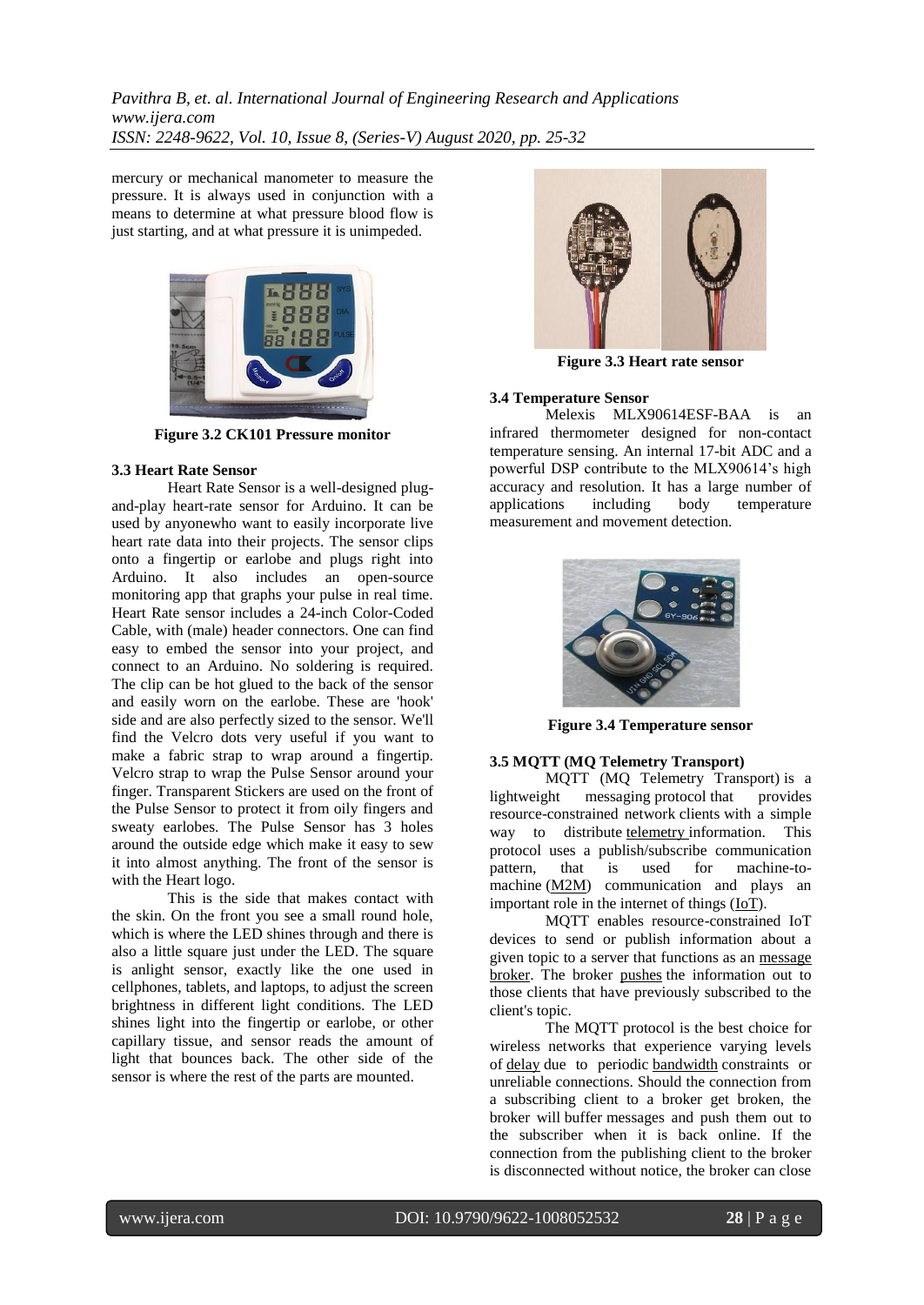the connection and send subscribers a cached message with instructions from the publisher.



**Figure 4.5 MQTT'S publish/subscribe model**

### **3.6 MQTT DASHBOARD APP**

 With the app we can create dashboards for our MQTT enabled automation systems.

- Phones and tablets are supported in both orientations
- Share metrics among devices via shared topic
- Simple and easy to use dashboard-like UI
- Designed to run 24/7 (memory efficient, reconnects automatically)
- Scripting support (JavaScript)
- Unique to the app: Image metric and custom URLs to open
- Unlike Blynk, this app uses industry standard protocol (MQTT) instead of custom one, so it's much easier to connect all of your smart devices together
- Support for M2M, Sonoff, Electrodragon, esp8266, Arduino, Raspberry Pi, Microcontrollers (MCU), sensors, computers, pumps, thermostats, remote control and other things.

### **3.7 SOFTWARE REQUIREMENTS 3.7.1 ARDUINO IDE**

The Arduino project provides the Arduino integrated development environment (IDE), which is a application written in the programming language Java. It evolved from the IDE for the languages Processing and Wiring. It includes a editor with features such as text cutting and pasting, searching and replacing text, brace matching, and syntax highlighting, and provides simple one- click mechanisms to compile and upload programs to an Arduino board. It also contains a message area, a text console, a toolbar with buttons for common functions and a hierarchy of operation menus.

A program written with the IDE for Arduino is called a sketch. Sketches are saved on the development computer as text files with the file extension *.*ino. Arduino Software (IDE) pre-1.0 saved sketches with the extension *.*pde.

The Arduino IDE supports the languages C and C++ using special rules of code structuring.The Arduino IDE supplies a software library from the Wiring project, which provides many common input and output procedures. User-written code only requires two basic functions, for starting the sketch and the main program loop, that are compiled and linked with a program stub main() into an executable cyclic executive program with the GNU tool chain, also included with the IDE distribution. The Arduino IDE employs the program argued to convert the executable code into a text file in hexadecimal encoding that is loaded into the Arduino board by a loader program in the board's firmware.

### **3.7.2 Embedded C Language**

Embedded C programming requires nonstandard extensions to the C language in order to support features such as fixed-point arithmetic, multiple distinct memory banks, and basic I/O operations. In 2008, the C Standards Committee published a report extending the C language to address the issues by providing a common standard for all implementations to adhere to. It includes a number of features not available in normal C, such as fixed-point arithmetic, named address spaces, and basic I/O hardware addressing.

### **Syntax**

C has a formal grammar specified by the C standard line endings are generally not significant in C; however, line boundaries do have significance during the preprocessing phase. Comments may appear either between the delimiters  $/*$  and  $*/$ , or (since C99) following  $//$ until the end of the line. Comments delimited by /\* and \*/ do not nest, and these sequences of characters are not interpreted as comment delimiters if they appear inside string or character **literals** 

C source files contain declarations and function definitions. Function definitions contain declarations and statements. Declarations define new types using keywords such as struct, union, and enum. Keywords such as char and int specify built-in types. Sections of code are enclosed in braces ({ and }, sometimes called "curly brackets") to limit the scope of declarations and to act as a single statement for control structures.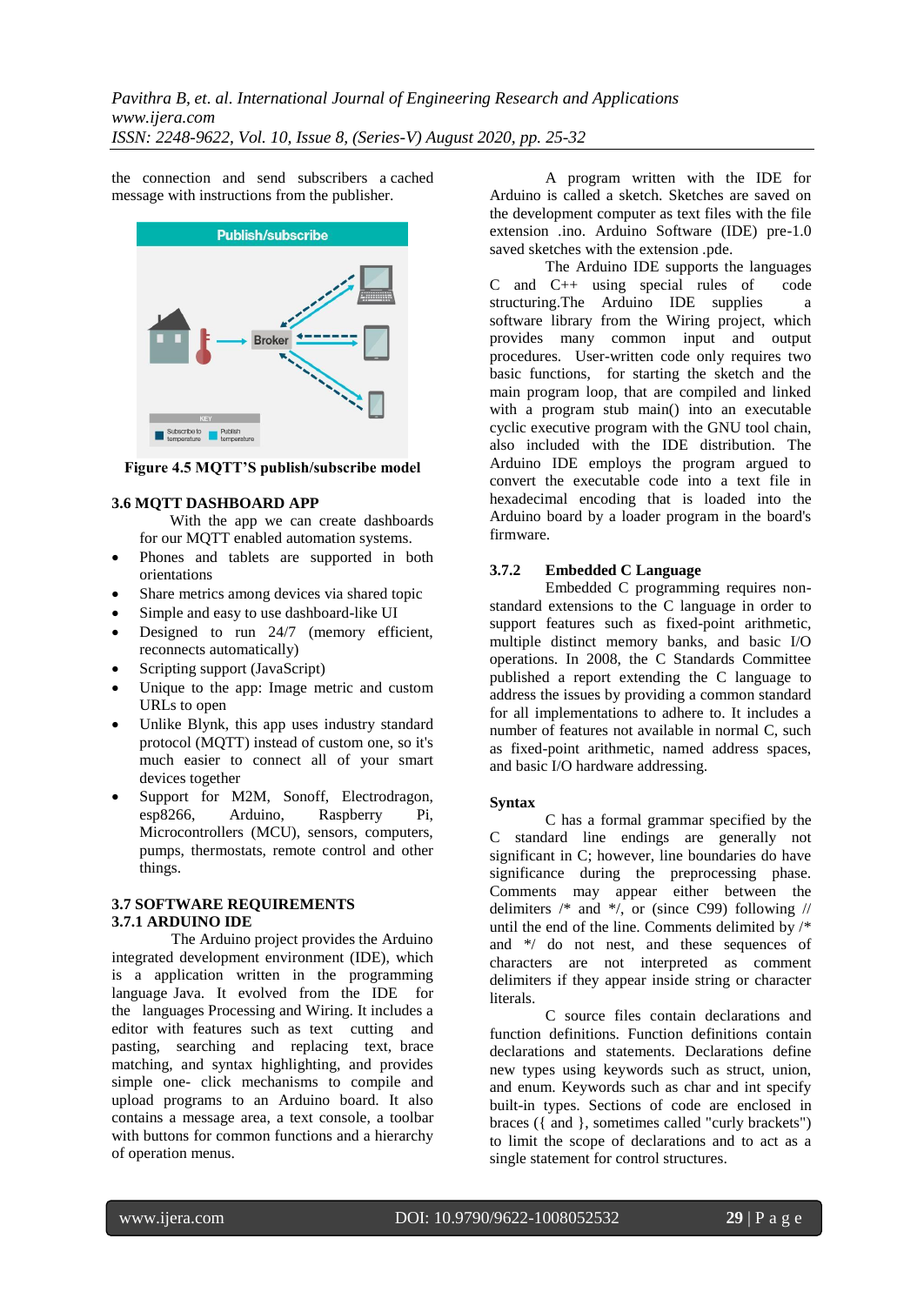As an imperative language, C uses statements to specify actions. The most common statement is an expression statement, consisting of an expression to be evaluated, followed by a semicolon: as a side effect of the evaluation, functions may be called and variables may be assigned new values. To modify the normal sequential execution of statements, C provides several control-flow statements identified by reserved keywords. Structured programming is supported by if (-else) conditional execution and by do-while, while, and for iterative execution (looping). The for statement has separate initialization, testing, and re-initialization expressions, any or all of which can be omitted. Break and continue can be used to leave the innermost enclosing loop statement or skip to its re-initialization. There is also a non-structured go to statement which branches directly to the designated label within the function. Switch selects a case to be executed based on the value of an integer expression.

Expressions can use a variety of built-in operators and may contain function calls. The order in which arguments to functions and operands to most operators are evaluated is unspecified. The evaluations may even be interleaved. However, all side effects (including storage to variables) will occur before the next "sequence point"; sequence points include the end of each expression statement, and the entry to and return from each function call. Sequence points also occur during evaluation of expressions containing certain operators (&&, ||, ?: and the comma operator). This permits a high degree of object code optimization by the compiler, but requires C programmers to take more care to obtain reliable results than is needed for other programming languages.

# **IV. WORKING PRINCIPLE**

# **4.1 Temperature Sensor working:**

The function of temperature sensor is to measure the body temperature.MLX90614 thermometer is the temperature sensor used to measure the temperature. The MLX90614 is built from 2 chips developed and manufactured by Melexis. The MLX90614 is factory calibrated in wide temperature ranges: -40 to 125 °C for the ambient temperature and -70 to 382.2 °C for the object temperature. The 10-bit PWM is as a standard used to transmit continuously the measured object temperature. The various temperature ranges are given in the tabular column below.

| $\rm ^{o}C$ | F      | <b>CONDITION</b> |
|-------------|--------|------------------|
| 30.56       | 90.40  | <b>NORMAL</b>    |
| 35.08       | 95.14  | <b>NORMAL</b>    |
| 36.22       | 97.19  | <b>NORMAL</b>    |
| 37.64       | 99.75  | ABNORMAL         |
| 40.54       | 104.97 | <b>ABNORMAL</b>  |

### **4.2 Heart Rate Sensor working:**

Heart Rate Sensor is a well-designed sensor for Arduino. It can be used by anyone who want to easily incorporate live heartrate data into their projects. The sensor clips onto a fingertip or earlobe and plugs right into Arduino.

The front side makes contact with the skin. On the front you see a small round hole, where the LED shines through from the back, and there is also a little square just under the LED. The square is an light sensor, like the one used in cellphones, tablets, and laptops, to adjust the screen brightness in different light conditions. The LED shines light into the fingertip or earlobe, or capillary tissues, and sensor reads the amount of light that bounces back. The other side of the sensor is where the rest of the parts are mounted. The Pulse Sensor can be connected to Arduino, or plugged into a breadboard.

### **4.3 CK101 BLOOD PRESSURE SENSOR working:**



**Figure 4.1 Blood Pressure sensor**

CK101 is a personal hand held blood pressure monitor powered by 2xAAA batteries. CK101 has a built-in LCD display and an RT inflatable wristband. User can wear CK101 at his wrist, and then press the power switch to start the blood pressure measurement.

### **4.4 NODEMCU ESP8266**

Espressif Systems' Smart Connectivity Platform (ESCP) is a set of high performance, high integration wireless SOCs, designed for space and power constrained mobile platform designers. It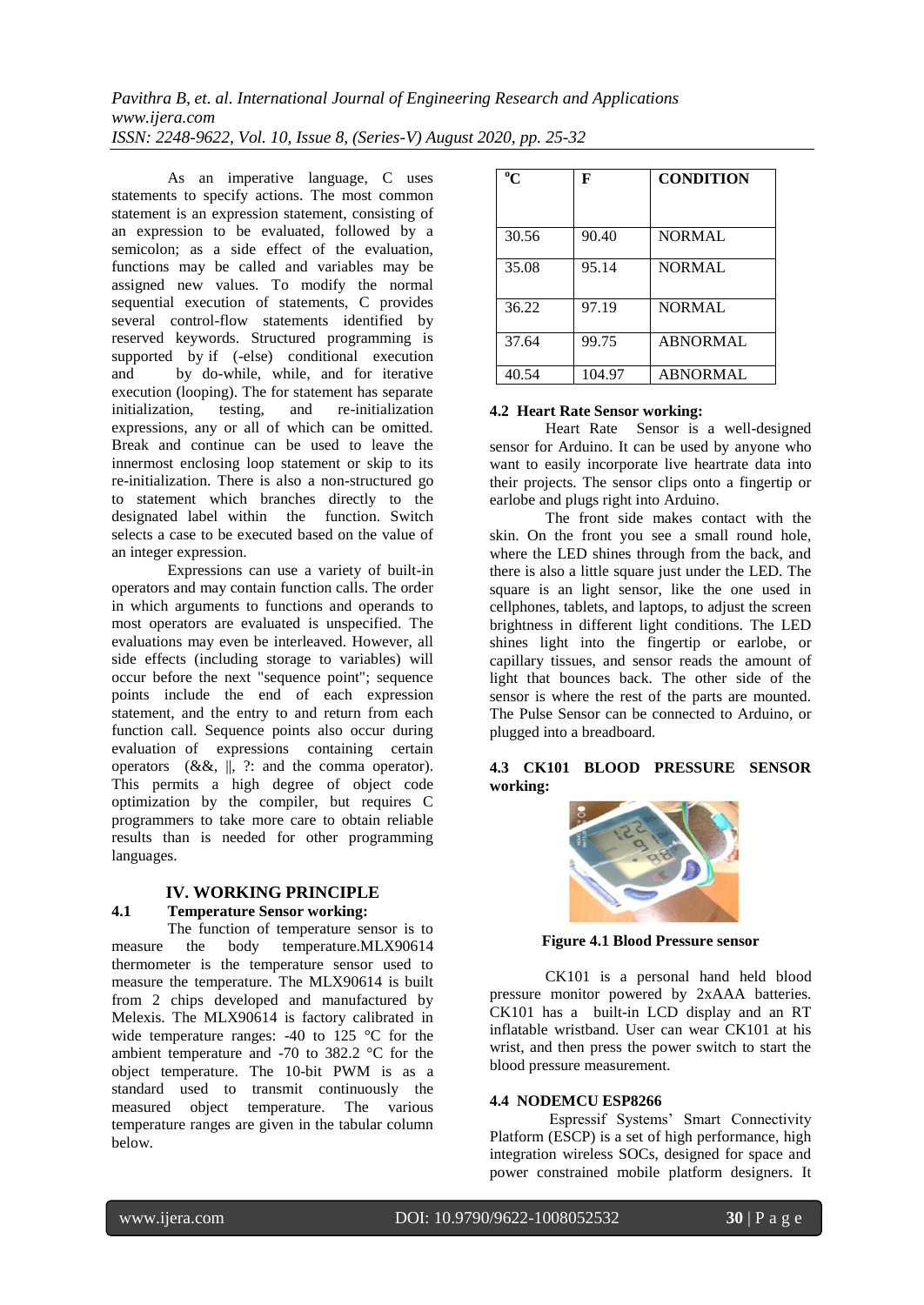provides unsurpassed ability to embed WiFi capabilities within other systems, or to function as a standalone application, with the lowest cost, and minimal space requirement.

ESP8266EX offers a complete and selfcontained Wi-Fi networking solution; it can be used to host the application or to offload Wi-Finetworking functions from another application processor. When ESP8266EX hosts the application, it boots up directly from an external flash. In has integrated cache to improve the performance of the system in such applications. Alternately, serving as a Wi-Fi adapter, wireless internet access can be added to any micro controller-based design with simple connectivity (SPI/SDIO or I2C/UART interface). ESP8266EX is among the most integrated Wi-Fi chip in the industry; it integrates the antenna switches, RF balun, power amplifier, low noise receive amplifier, filters, power management modules, it requires minimal external circuitry, and the entire solution, including frontend module, is designed to occupy minimal PCB area. ESP8266EX also integrates an enhanced version of Tensilica's L106 Diamond series 32-bit processor, with on-chip SRAM, besides the Wi-Fi functionalities. ESP8266EX is often integrated with external sensors and other application specific devices through its GPIOs; sample codes for such applications are provided in the software development kit (SDK).



**Figure 4.2 NodeMCU**

#### **V. RESULTS**

#### **OUTPUT OF HEART BEAT SENSOR:**



### **OUTPUT OF TEMPERATURE SENSOR:**



If the temperature is above 90 Fahrenheit the buzzer is turned on automatically.

#### **OUTPUT OF BLOOD PRESSURE SENSOR:**



#### **VI. CONCLUSION**

Modern technologies have developed that promotes comfortable and better life which is disease free. The project provides the low-cost solution to enhance the remote monitoring capability of existing health care system by using Arduino and wifi module. It uses sensors such as pulse rate, blood pressure and body temperature. The sensors are operated and vital information is transmitted to the microcontroller. By using this prototype circuit the hardwares circuit the messages can be transmitted in case the value of any parameter falls below a predetermined value to the corresponding medical expert so that necessary medications can be given to the patient.

 The datas are collected from the sensors and sent to the server by using IoT. ESP8266 module is used which acts as IoT. The existing model uses zigbee protocol which is applicable only within respected range. An advancement in the existing system has been made using IoT. MQTT dashboard app is used to which the data is pushed and this acts as server.

The proposed system can be used at home and hospital. This system can be further used to monitor more than one patient's health information